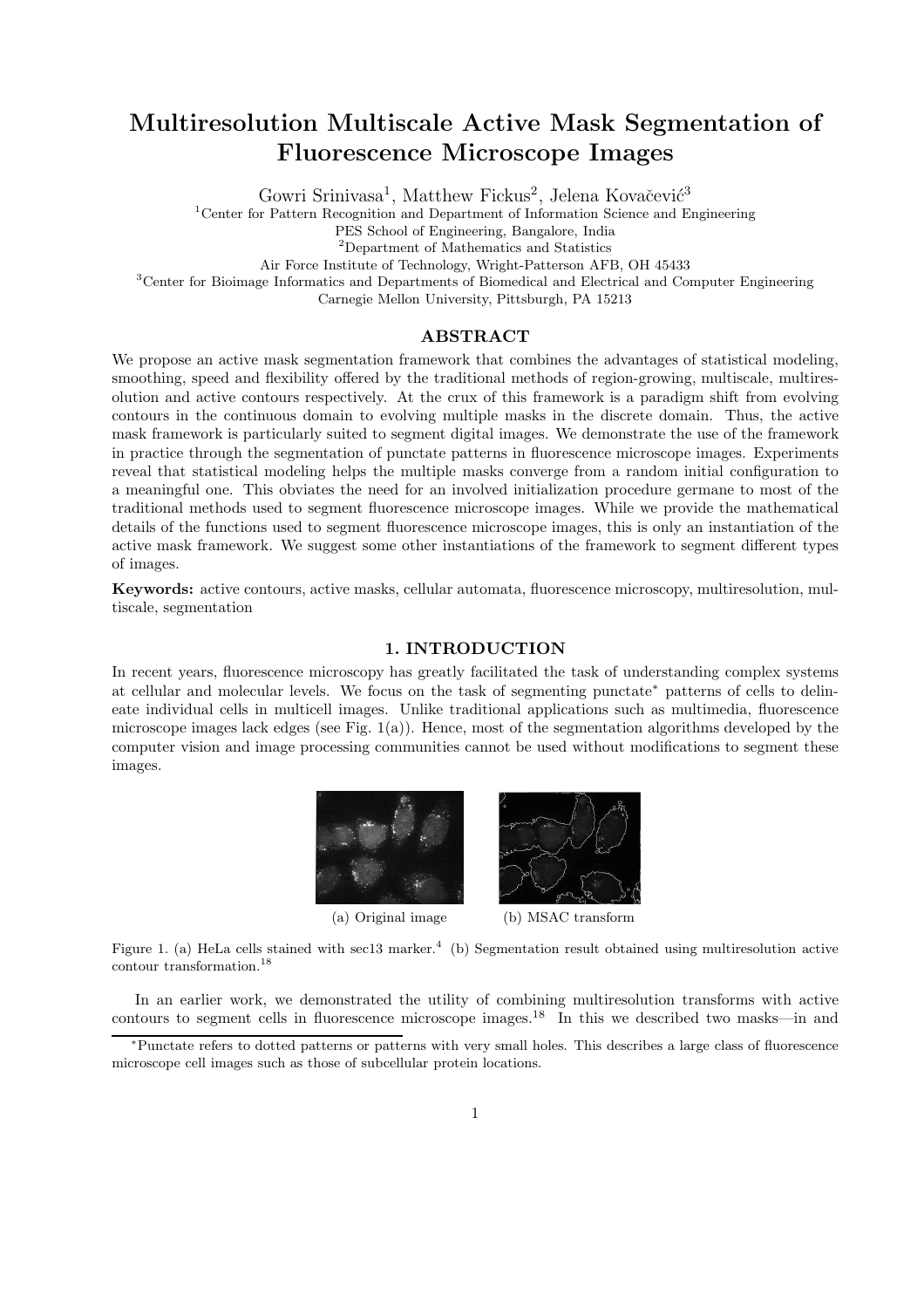out—that were evolved, starting from a random initialization, to segment an image. The limitation of using only one mask to denote multiple cells in the foreground is that it becomes difficult to separate overlapping cells (see Fig. 1(b)). To overcome this drawback, we resorted to evolving multiple masks. Thus, in the present work, we build upon the earlier ideas to use one mask for the background and a mask to represent each cell in the foreground. As this work began as an improvisation of the active contour method and rather than the contour, it is the mask—the boundary and everything in it—that evolves, we call it the active mask algorithm.<sup>16</sup>

Related work. Most of the algorithms in the literature that rely on discernable edges cannot be used as such to delineate cells from punctate patterns. There are a host of region-growing algorithms that may be adapted to segment fluorescence microscope images. This is based on the relative homogeneity of statistics of these patterns. However, these ideas have not directly been used to segment fluorescence microscope images.<sup>1,7, 12, 13</sup> A region-based algorithm that is used to segment punctate patterns is the Vornoi, to derive neighborhood relationships and the seeded watershed to delineate cells.<sup>6, 11</sup> Various modifications have been suggested to improve this algorithm over the years.<sup>8, 20</sup> The principal limitation of this method is it is not designed to produce tight contours around the objects of interest. Further, the method does not always work effectively with random seeds. Accurate seeds are often not easy to determine automatically in fluorescence microscope images of punctate patterns.

In this work we present the mathematical framework of active masks that combines (a) statistical modeling offered by region-growing methods, (b) the advantage of smoothing offered by multiscale techniques, (c) the advantage of speed offered by multiresolution methods and (d) flexibility of active contour methods to segment punctate patterns of cells. In Section 2, we highlight the need for statistical modeling and a representation based on multiple masks for the example we have considered in this work. The idea of using multiple masks to represent regions in an image is not new to region-growing techniques. Similar ideas have also been seen in PDE literature.<sup>2, 10, 14</sup> We then describe the functions used to evolve these multiple masks with the active mask framework. These functions form an instantiation of active mask framework. In Sections 3 and Section 4, we highlight the advantages multiscale and multiresolution bring to the active mask framework. Finally, in Section 5, we briefly discuss changes to the instantiation of the framework to adapt to a different class of images.

#### 2. STATISTICAL MODELING

The statistical modeling we use to segment fluorescence microscope images is based on a statistical regionbased function in combination with a majority voting-based function. This section describes the design details of these functions.

# 2.1 Region based distributing function

As shown in Fig. 1, statistical properties coarsely distinguish the foreground from the background. We first convolve the input image f with a low-pass filter h to "connect the dots" in the image (see Fig. 2).

Next, we apply a soft-threshold to obtain a coarse separation of the foreground from the background (see Fig. 3). The resulting image is a region-based distributing function,



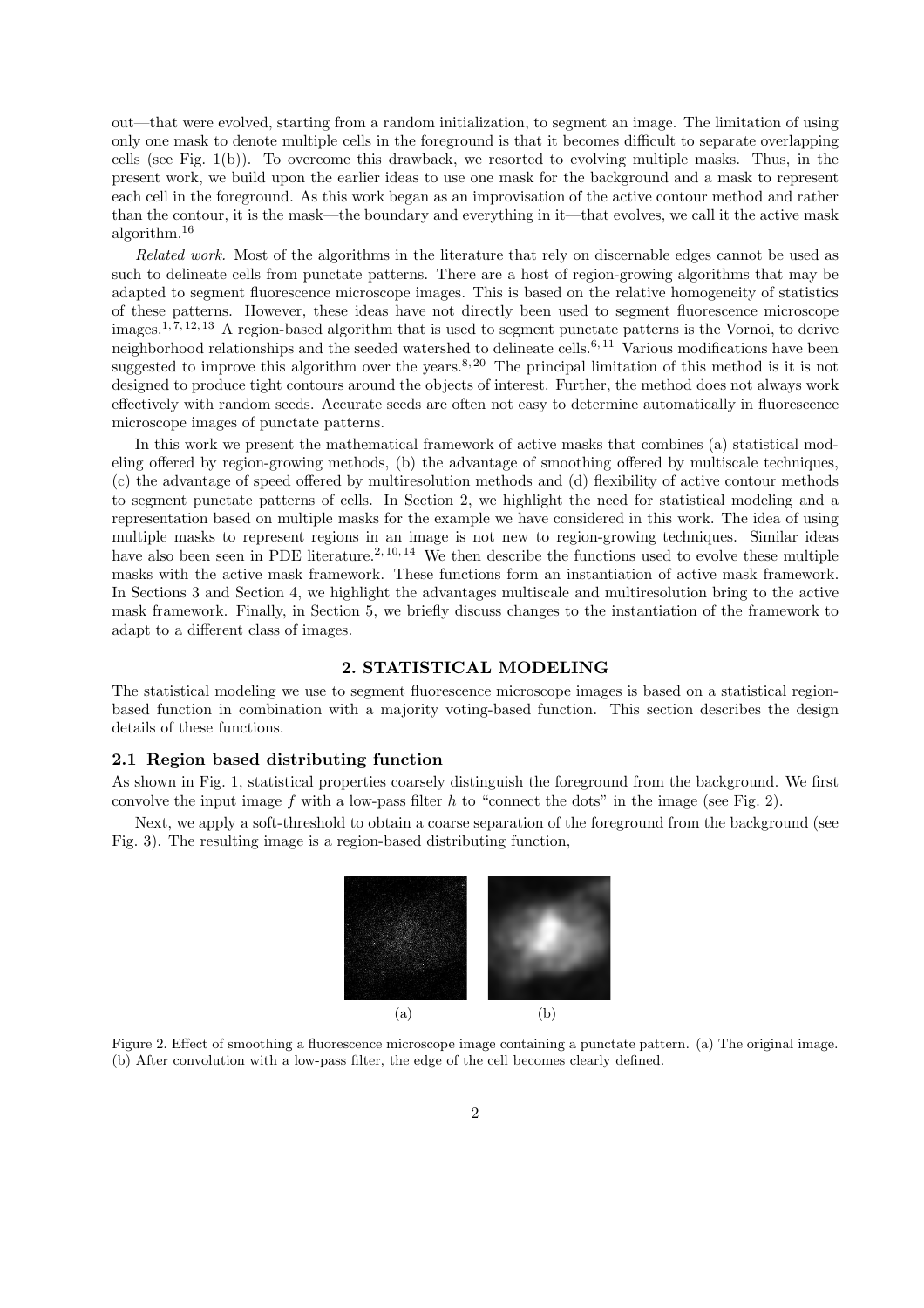

Figure 3. An illustration of the effect of the region-based distributing function  $R_1$  applied to image  $f^{17}$  (a) Smoothed image  $(f \star h)(n)$ ; (b) soft-thresholded image as in (1).

$$
R(n) := \alpha \operatorname{sig} \left( \beta \big( (f \star h)(n) - \gamma \big) \right),\tag{1}
$$

where  $\alpha \in (-1,0)$  is the skewing factor, sig a sigmoid function (for example, a Gaussian),  $\beta$ , harshness of the threshold,  $f \star h$ , convolution of image f with a low-pass filter h and  $\gamma$ , the average intensity of the foreground-background border.

After this step, we must distinguish between different regions in the foreground. For this we call upon the representation of multiple masks. We then use a majority voting based distributing function to evolve the mask. As the cells we seek to delineate in the foreground are smooth, the function ensures the multiple masks suitably partition the image with smooth boundaries.

#### 2.2 Majority voting based distributing function

To be able to delineate multiple regions, we first define  $\psi$ , a collection of multiple binary masks,  $\mu_m$ , to represent the image. Thus,  $\psi$  can be thought of as a multihued image of the same size as the input image f. Corresponding to each hue (or value) m in  $\psi$ , we have a characteristic function  $\mu_m$  defined as

$$
\mu_m(n) = \begin{cases} 1 & \text{if } \psi(n) = m, \\ 0 & \text{otherwise.} \end{cases}
$$

Starting from a large collection of randomly initialized masks, the majority voting based distributing function gives us a way of evolving  $\psi$ :

$$
\psi^{i+1} = \operatorname{argmax}_{m} \{ \mu_1^i \star g, \mu_2^i \star g, \dots, \mu_M^i \star g \},\tag{2}
$$

where i is the iteration number and M the largest m in  $\psi^{i+1}$  and g is a lowpass filter, whose scale parameter determines the degree of smoothness of the boundararies between masks. For simplicity of notation we refer to the voting based distributing function described by (2) as V. If any  $\mu_m = 0$  for all n, then mask m ceases to exist in  $\psi$  and cannot be recovered during the course of evolution. Empirically, we find that the masks merge to partition the image with smooth boundaries between them. Fig. 4 shows the action of V starting with a  $\psi = \text{rand}(256)$ . Eventually, the masks converge to a zero change configuration. In other words, the stopping criterion is  $\psi^{i+1} - \psi^i = 0$ .



Figure 4. An illustration of the action of the voting based distributing function  $V$  on a collection of multiple masks,  $\psi$ . (a) Initial  $\psi$  with 256 masks. (b)  $\psi$  after one iteration of (2) with 237 masks. (c) $\psi$  at i=179 with M=11. (d) $\psi$  at  $i=500$  with  $M=4$ .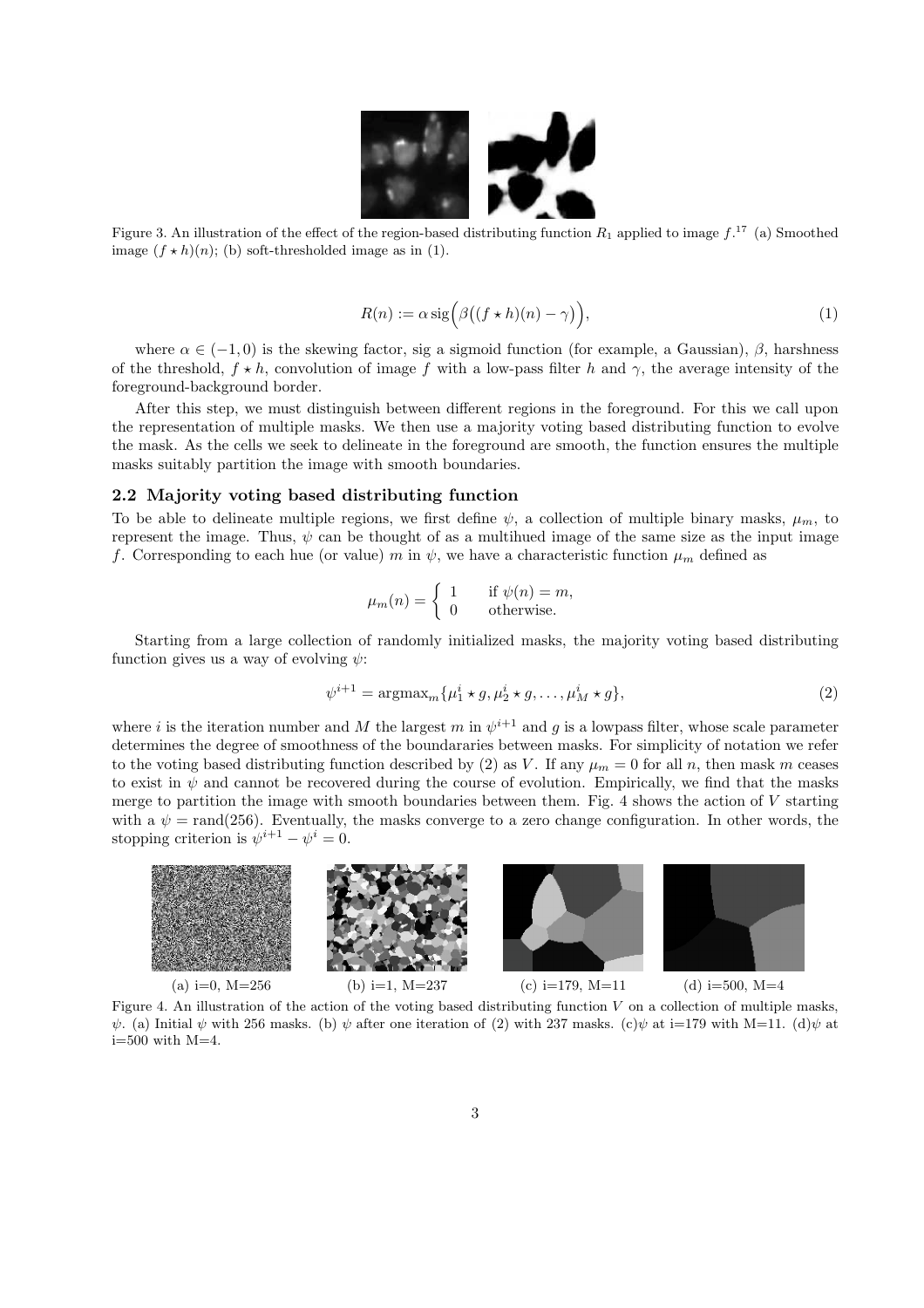Clearly, Fig. 4 does not use any information from the input image. Hence, to obtain a meaningful partition of the image, we must use some property of the image itself. In the case of punctate patterns of fluorescence microscope images, this is region-based distributing function R.

## 2.3 Active mask segmentation of punctate patterns

As we noted from Fig. 3, R provides a satisfactory separation of the foreground from the background. Thus, we can skew the voting so one of the masks arbitrarily favors the background. Thus, the modified voting function can be written as

$$
\psi^{i+1} = \operatorname{argmax}_{m} \{ (\mu_1^i \star g) + R, \mu_2^i \star g, \dots, \mu_M^i \star g \},\tag{3}
$$

where the  $\mu_1^i$  is arbitrarily chosen to represent the background region. Since the multiple objects in the foreground are statistically indistinguishable, we do not bias any of the other masks. Consequently, the background region no longer participates in the voting process as before. This ensures that the mask that represents the background does not completely "take over" the foreground. At the same time, no mask from the foreground region eats into the background. Based on the cell geometry, certain pixels at the foregroundbackground interface might change their membership from one mask to another. Thus, the masks in the region corresponding to the foreground configure themselves based on the geometry of the cells. Fig. 5 shows the combined action of  $R$  and  $V$ , starting with a random initialization of the multiple masks used to represent the image is shown in Fig. 1(a).



Figure 5. Active mask segmentation applied to the image in Fig. 1(a).<sup>17</sup> (a) Random initialization: 256 masks are used to describe the original image. (b) After the first iteration of (3), the background is separated from the foreground by the region-based distributing function. (c) After 12 iterations, cells in the foreground have been assigned to  $M = 12$ distinct masks; the masks do not change with further iterations.

This skewed majority voting procedure or the combination of  $R$  and  $V$  described above, forms an instantiation of the active mask (AM) framework for the segmentation of punctate patterns of fluorescence microscope images. The skewing ensures the masks achieve a zero change configuration faster than without a bias.

# 3. MULTISCALE ACTIVE MASK SEGMENTATION

We note from Fig. 1, the segmentation result is not a satisfactory one. This is because of spurious splits: pixels corresponding to a single cell in the foreground have been assigned to multiple masks. As we noted earlier, the scale parameter of the lowpass filter q used in  $(2)$  determines the degree of smoothness of the boundaries between the masks. Suppose  $g$  is the radially symmetric function,

$$
g(n) = e^{-\frac{\|\mathbf{n}\|}{a}},\tag{4}
$$

where a is the scale parameter.

A small value of a results in spurious splits as well as a longer time for the convergence (due to a large number of evolving masks). A larger a implies a higher degree of smoothing. This translates to the masks merging rapidly to ensure smoother boundaries between them. If we set the value of a to be a very large value, then once a mask m is subsumed by another, it can never be recovered (unless  $\psi$  is reinitialized). This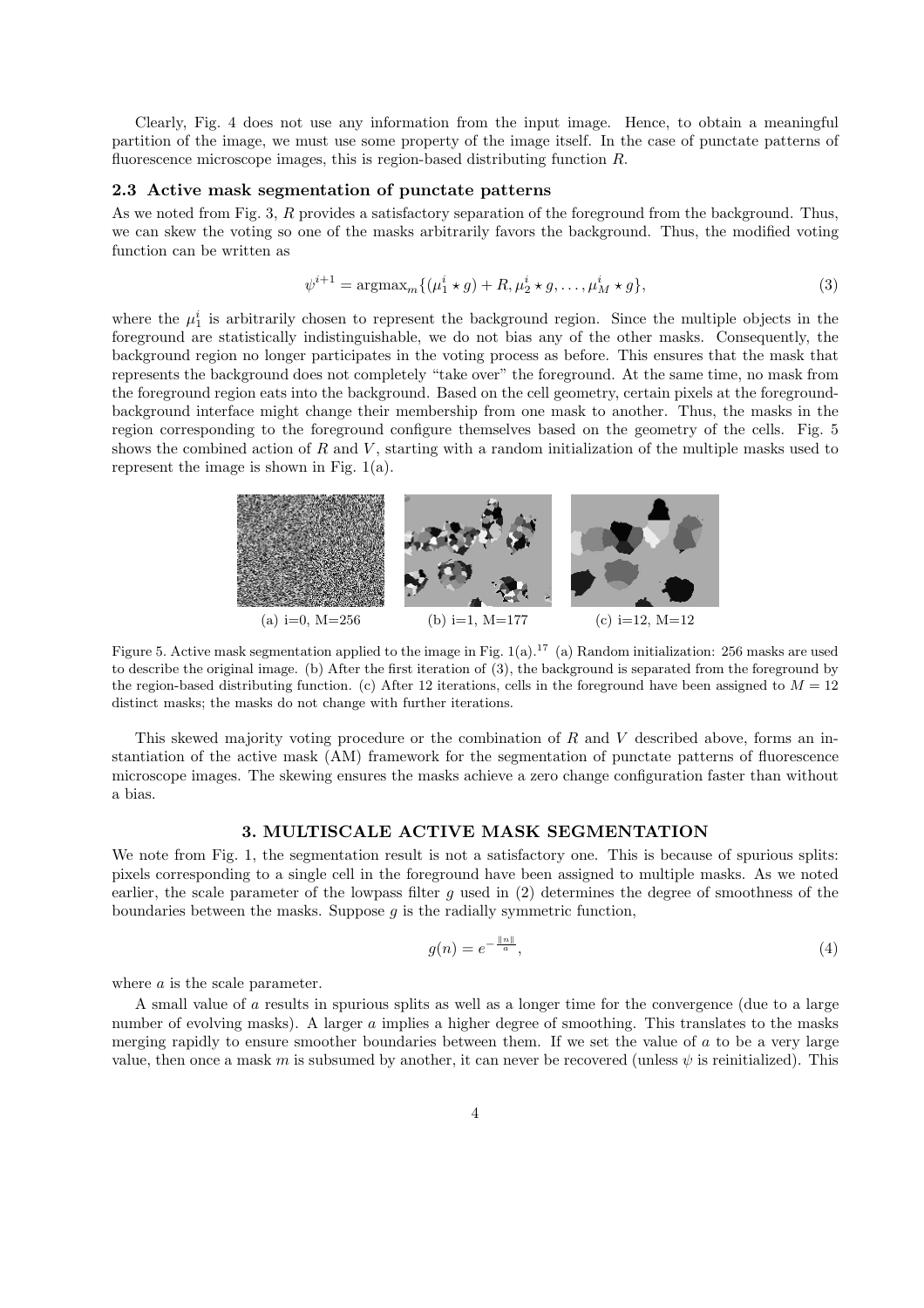would be counter productive if pixels corresponding to two distinct cells in the foreground were assigned to the same mask.

There are different ways to vary the scale parameter; one way could be to start with a small value of a and gradually increase it. Another way is to start with an initial value of a based on the size of the cell and resolution of the image. We can then gradually decrease this value. Thus, once the masks achieve a zero-change configuration, we can gradually decrease the scale parameter and allow the masks to evolve again. This allows the details in the boundary to be traced more accurately. Thus, multiscale used in conjunction with AM provides the advantage of appropriate smoothing to enable an accurate tracing of the boundary. Fig. 6 shows the effect of changing the scale parameter and allowing the algorithm to iterate on the segmentation result shown in Fig.  $5(c)$ .

This is the Multiscale AM (MsAM) version of the algorithm.

## 4. MULTIRESOLUTION MULTISCALE ACTIVE MASK SEGMENTATION

Whereas application of the MsAM algorithm would be slow on a large image, say of size  $1024 \times 1024$  pixels, it is much faster on smaller images, say  $128 \times 128$  pixels. This is because in the former there are far more pixels for which the distributing functions  $R$  and  $V$  must assign masks. Applying the algorithm at a low resolution to obtain a coarse segmentation and successively refining the result offers the advantage of speed.9, 18 The low resolution version of an image can be created using a filter bank to decompose the image to  $K$  levels.<sup>19</sup> Since the application is segmentation, we would only work with the coarse approximation of the image. Moreover, since smoothing is a part of the decomposition process, it automatically provides the lowpass filtering action shown in Fig. 2. The scale parameter of  $V$  can be suitably adjusted at different resolutions to obtain a quick and meaningful segmentation outcome. This forms the multiresolution multiscale active mask (MrMsAM) algorithm for the segmentation of punctate patterns in fluorescence microscope images. The final result shown in Fig. 6 is after the application of multiresolution and multiscale techniques.



Figure 6. An illustration of the evolution of the multiresolution multiscale active mask algorithm starting from Fig. 5(d) at resolution level  $k = 3$  and scale of the region-based lowpass filter  $a = 4$  to Fig. 6(c).<sup>17</sup> (a) Segmentation outcome at resolution level  $k = 3$  and scale  $a = 3$  with M=12 and  $i = 65$ . (b) Segmentation outcome at resolution level  $k = 2$  and scale  $a = 5$  with M=11 and  $i = 134$ . (c) Segmentation outcome at resolution level  $k = 1$  and scale  $a = 4$  with the final number of masks  $M = 10$ .

MrMsAM achieves experimental convergence. That is, the evolving masks arrive at a zero change state at which point the procedure comes to a halt. The action of iterative smoothing is well studied as the maximum (or minimum) principle<sup>?</sup> (see<sup>?</sup> for a discrete version of the maximum principle). The conditions under which a lowpass filter produces a coarse version of the image have been presented in the formulation of the diffusion equation.? It has been rigorously proved that a version of the maximum principle from the theory of parabolic differential equations is equivalent to the condition of applying such a lowpass filter on an image so as not to produce any new zero-crossings (or edges) in the image.? Unfortunately, we cannot apply these results directly to prove the convergence of MrMsAM as it is not continuous. Unfortunately, the discrete counterpart is not easy to analyze.<sup>14</sup> However, we note that the active mask framework is closely related to threshold growth of cellular automata.<sup>3</sup> Attempts have been made to characterize such dynamic systems, although a rigorous proof remains elusive in this setting.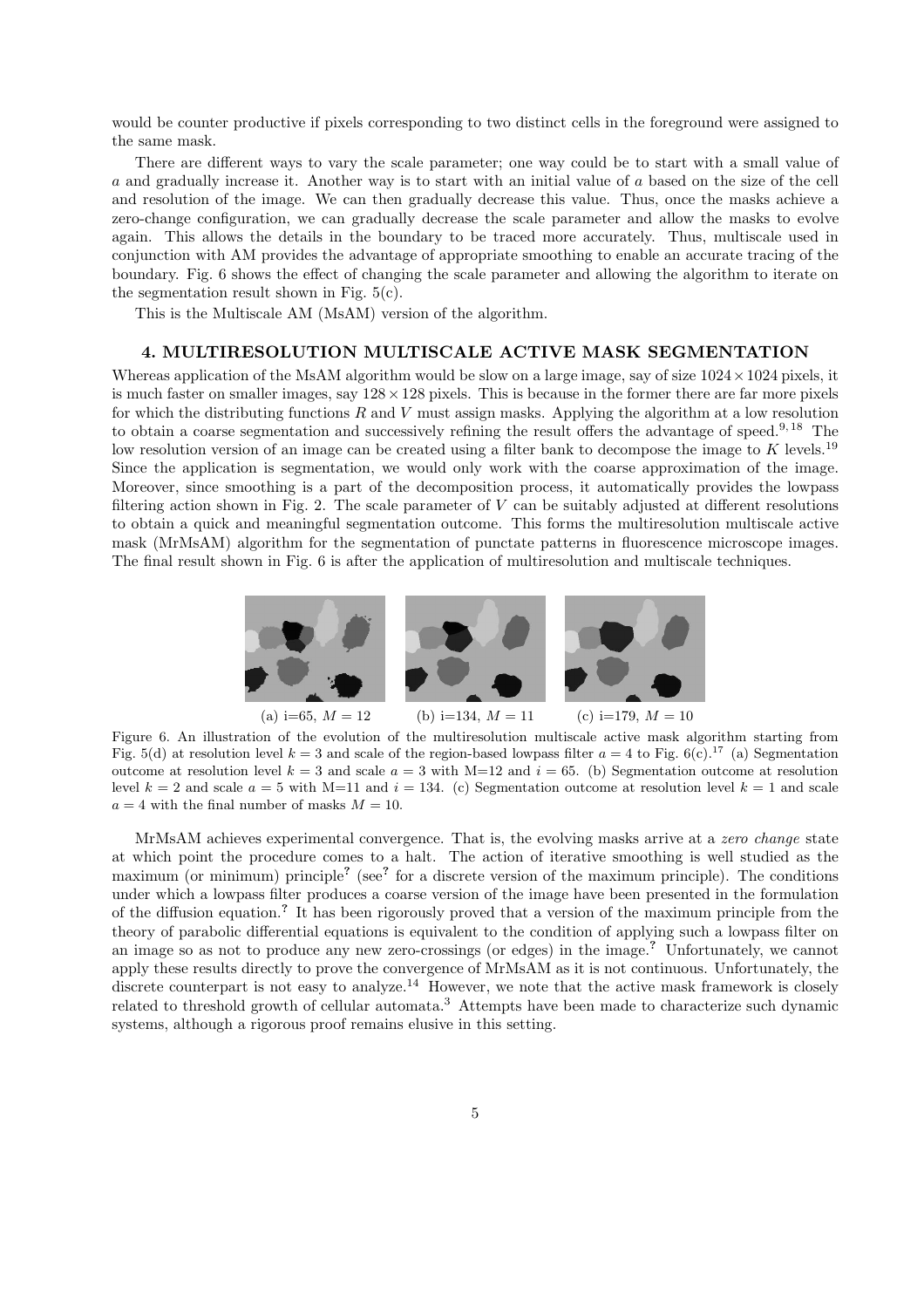## 5. MRMSAM SEGMENTATION: A FLEXIBLE FRAMEWORK

One of the principal advantages of active contour algorithms is their ability to accommodate multiple forces that work in tandem to perform segmentation. In the active mask algorithm we have presented above, the two distributing functions R and V form an instantiation of the framework.

For the region-based function R, a soft-threshold is sufficient to segment punctate patterns of fluorescence microscope images. However, we can easily replace this with in any function—such as one that describes textures—to suit the application on hand. Fig. 7 shows a class of images that is very distinct from fluorescence microscope images. Computation of the variances (rather than average intensity around a given pixel) or an edge-based mask might be more appropriate  $R$ 's for this type of image.



Figure 7. A DIC microscope image of yeast cells.<sup>5</sup>

Likewise, the voting-based distributing function we use successfully segments blobs (objects with smooth boundaries). We can design similar functions to describe different shapes. For instance, instead of using the majority voting based approach, V could be any other dynamical system that is known to converge. In summary, the AM framework can be adapted to different images through the design of appropriate filters and distributing functions. Thus, the AM framework is a flexible one.

#### Summary

We have presented an active mask framework that combines the advantages of different approaches such as region-growing, multiscale and multiresolution techniques and active contours. We have demonstrated the advantages each component brings to the framework through the example of segmentation of punctate patterns of fluorescence microscope images. While we have only treated this as an example to describe the features of the framework, details of the biological study and extensive experimental analysis of AM's performance are available for punctate patterns of fluorescence microscope images.15–17 In this work, we have also discussed how the instantiation of the framework to segment images from other modalities through suitable changes to the distributing functions. While there is much work to be done to rigorously characterize the evolutionary behavior of the functions used in the active mask framework, experiments have categorically demonstrated the use of the active mask framework in practice.

## Acknowledgement

This work was supported in part by NSF through awards DMS-0405376, ITR-EF-0331657, by NIH through the award R03-EB008870, and the PA State Tobacco Settlement, Kamlet-Smith Bioinformatics Grant.

#### REFERENCES

- [1] C. Ballester, C. Caselles, and M. Gonzales. Affine invariant segmentation by variational method. SIAM Journ. Appl. Math, 56(1):294–325, 1996.
- [2] F. Cao. Geometric curve evolution and image processing, volume 1805 of Lecture Notes on Math. Springer, 2003.  $\begin{bmatrix} 3 & 1 \end{bmatrix}$  J. Gravner and D. Griffeath. Cellular automaton growth on  $\mathbb{Z}^2$ : Theorems, examples and problems. Adv. Appl.
- Math, 21:241–304, 1998.
- [4] Y. Guo and A. D. Linstedt. COPII-Golgi protein interactions regulate COPII coat assembly and Golgi size. Journ. Cell Biol., 174(1):53–56, 2006.
- [5] R. Howson, W-K. Huh, S. Ghaemmaghami, J. V. Falvo, K. Bower, A. Belle, N. Dephoure, D. D. Wykoff, J. S. Weissman, and E. K. O'Shea. Construction, verification and experimental use of two epitope-tagged collections of budding yeast strains: Research papers. Comparative and Functional Genomics, 6:2–16, Feb. 2005.